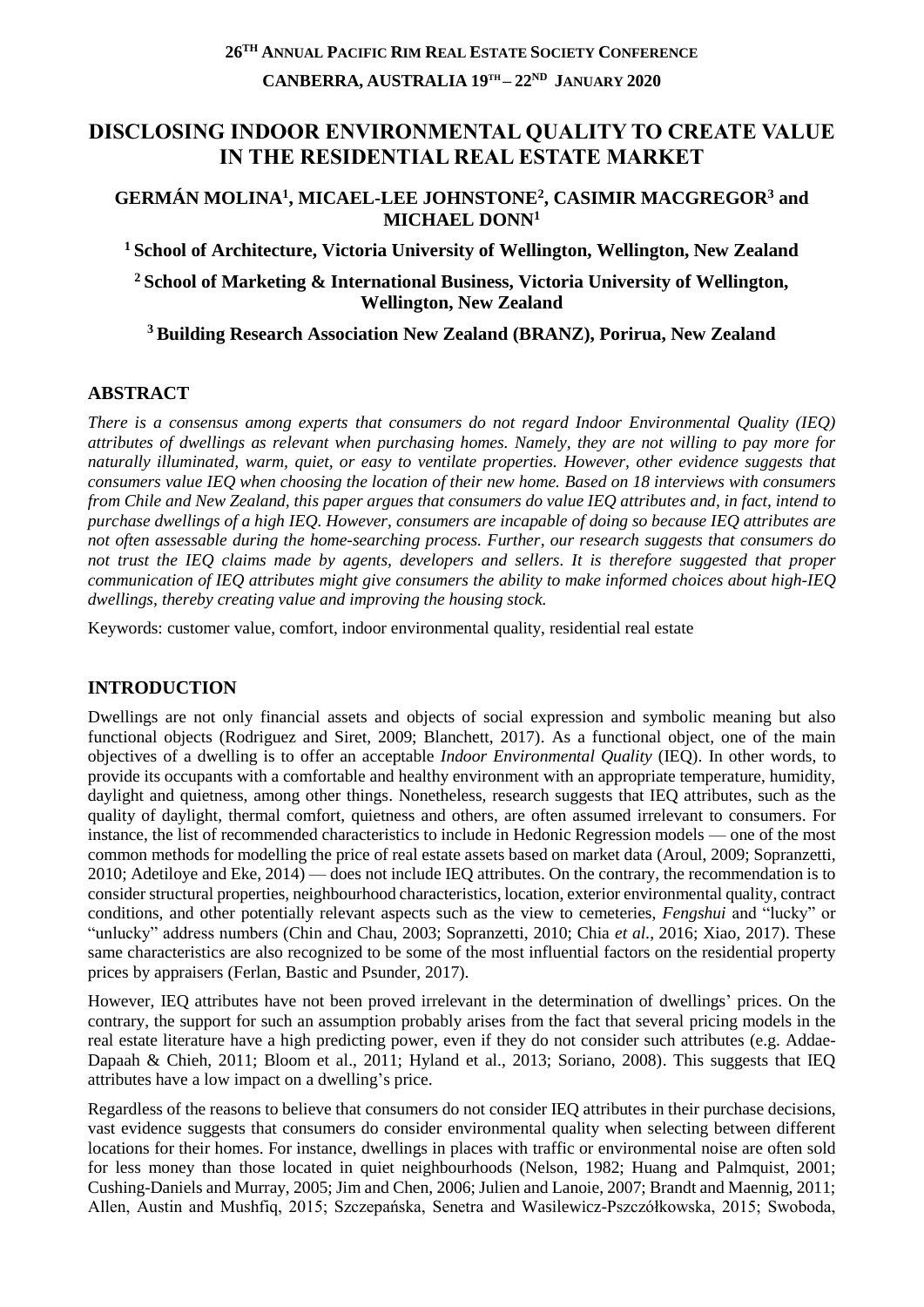Nega and Timm, 2015; Del Giudice *et al.*, 2017; Ferlan, Bastic and Psunder, 2017). Likewise, consumers appear to be willing to pay less for dwellings exposed to airport noise (He *et al.*, 2014; Lavandier *et al.*, 2016) or other sources of disruptive sounds (Beimer and Maennig, 2017). And, in a similar manner, dwellings exposed to air pollution (Nourse, 1967; Ridker and Henning, 1967; Komarova, 2009; Zheng *et al.*, 2014; Chen and Chen, 2017; Le Boennec and Salladarré, 2017), soil contamination and industrial residues (Jenkins-Smith *et al.*, 2002; Decker, Nielsen and Sindt, 2005; Simons and Saginor, 2006; Horváth and Hajnal, 2014; Torre, Balena and Ceppi, 2014) are known to be sold with a penalty in their price.

Thus, the literature presents a contradiction: while consumers seem to be willing to pay more for dwellings that are located in neighbourhoods with high environmental quality, they simultaneously disregard IEQ attributes of dwellings when making purchase decisions. Why would consumers value environmental quality when selecting a neighbourhood only to disregard it when choosing a specific dwelling? This is the research question of this study.

By means of a set of semi-structured interviews, this study suggests that the origin of said contradiction is not related to value, but to the amount of information that consumers have in hand during their home searching process, and to its trustworthiness. Namely, this article suggests that consumers do value the IEQ attributes of warmth and natural light. However, they can only discriminate between high- and low-IEQ dwellings at the scale of the neighbourhood and not at a per-home scale. For instance, they can identify a sunny neighbourhood by observing obstructions and orientation of the street, but they are incapable of identifying which of the dwellings in such a neighbourhood or street is the warmest one. Thus, helping consumers to make purchase decisions based on their IEQ would allow architects, developers and construction companies to use IEQ attributes to create value, differentiate themselves from their competition, and more. However, this implies overcoming the high scepticism towards unverifiable claims that the respondents expressed.

The rest of this article is structured as follows. First, a literature review is presented with the purpose of explaining the rationale behind the questions in the interview. Then, the results from a set of interviews are presented along with a discussion on the possibilities of creating value through the communication of IEQ attributes. This article finishes by presenting conclusions and propositions for future research.

## **LITERATURE REVIEW**

This research is grounded on the Economics of Information theory, a branch of economics which, among other things, understand that consumers are not passive receivers of information. On the contrary, it sees *the search* for information as a costly activity (Stiglitz and Walsh, 2006, p. 344). Furthermore, it acknowledges that it is easier to acquire information about certain attributes than others. For instance, it is easier to assess the aesthetic quality of a dwelling than to verify its structural integrity. While the former is observable in pictures or during a visit, the latter qualities require a much more thorough analysis. This allows classifying products attributes into three main categories: *Search, Experience* and *Credence* (Nelson, 1970, 1974; Darby and Karni, 1973)*.* 

S*earch* attributes are those easily assessable before purchasing a certain product. For example, the size, aesthetic, and spatial configuration of a dwelling. *Experience* attributes, on their part, are those difficult to evaluate before purchasing the good. For instance, it is not possible to know how warm and quiet a dwelling is in pictures, but it is easily noticeable by living in it. Finally, *credence* attributes are very hard to assess even after purchasing the good. For instance, it will be difficult to assess the carbon footprint of a house, even while living in it. Dwellings have often been classified as *experience goods* because several of their key attributes cannot be assessed before purchase (Chau, Wong and Yiu, 2007; He and Wu, 2016; Zhang, Wu and Liu, 2018). However, no literature seem to have analysed IEQ attributes from this framework.

IEQ attributes of dwellings, such as the quality of daylight, thermal comfort, ventilation, air quality and humidity, can be said to be *experience* attributes because assessing them usually requires living in the dwelling. Assessing these attributes beforehand might be possible, but expensive or impractical*.* For instance, modern daylight performance metrics (Nabil and Mardaljevic, 2005; IESNA, 2012; Dogan and Park, 2017) rely on dynamic simulations to be reasonably realistic (Reinhart, Mardaljevic and Rogers, 2006). "Rules-of-thumb" that are applicable during a visit, on their part, have severe limitations related to the shape and materiality of the space, even in the accuracy of the results (Reinhart and LoVerso, 2010). This means that even if a consumer looking for a "naturally illuminated" dwelling can search for those with "big windows", it is difficult to assure a satisfactory result. Even worse, since the thermal, lighting, ventilation and acoustics domains of building physics are all related (Citherlet, Clarke and Hand, 2001), associating consequences with features becomes even more complicated. For instance, "big windows" can also lead to space overheating due to an excess of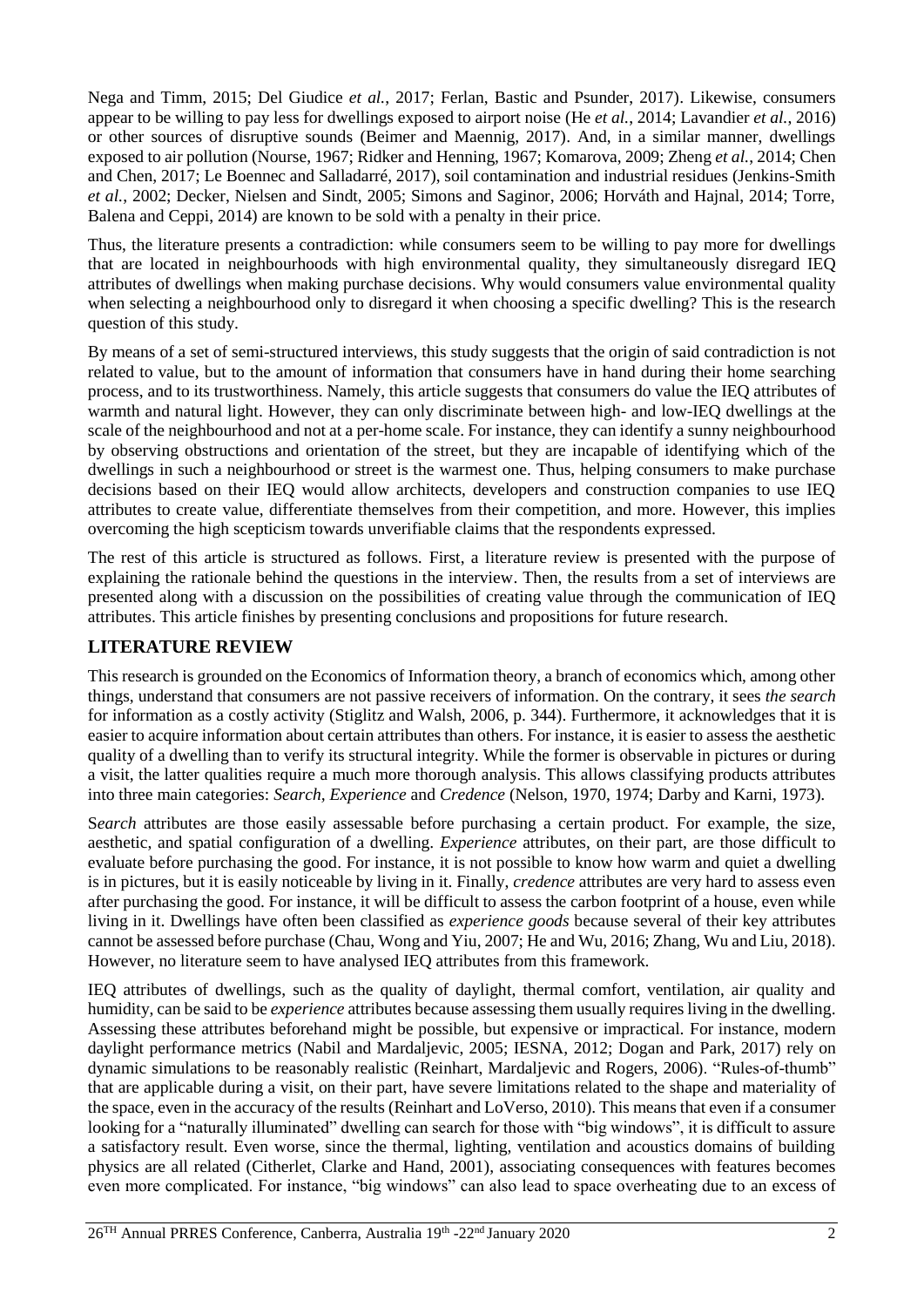solar radiation (Kuhn and Platzer, 2001; Tzempelikos and Athienitis, 2007; Molina, 2014). In summary, IEQ attributes are *experience* and even *credence* attributes.

Since consumers are unable to assess IEQ attributes during their search for a new home, they must be informed about them. Nonetheless, that information might be subject to high scepticism because consumers know that sellers would use such claims for persuading them to buy certain properties, thus having an incentive to exaggerate (Ford, Smith and Swasy, 1988; Obermiller and Spangenberg, 1998). Unable to verify such claims, consumers are expected to be more sceptical about them than of those they can easily verify (Ford, Smith and Swasy, 1988, 1990; Feick and Gierl, 1996; Obermiller and Spangenberg, 1998, 2000). In fact, a higher consumer scepticism appears to be correlated with a higher tendency to seek the verification of claims (Obermiller, Spangenberg and MacLachlan, 2005).

Dealing with consumers' scepticism becomes possible when acknowledging that it is not strictly necessary that consumers themselves are the ones that verify the provided information. On the contrary, experts and third party entities can systematically verify and communicate IEQ attributes. This is known as *quality disclosure*  (Grossman and Hart, 1980; Grossman, 1981; Dranove and Jin, 2010). Probably the most mature and successful example of *quality disclosure* in the housing market is the use of so-called 'green labels', such as Energy Performance Certificates, and building rating tools like BREAAM or LEED (Frondel, Gerster and Vance, 2017; Fesselmeyer, 2018). These labels are obtained by asking a third-party to certify how sustainable a building is and are supposed to add value and increase the dwelling's desirability (IEA, 2010). Several studies have shown that this mechanism effectively increases the price of certified properties (e.g. Soriano, 2008; Addae-Dapaah and Chieh, 2011; Bloom, Nobe and Nobe, 2011; Brounen and Kok, 2011) at least in certain market segments (Molina *et al.*, 2019). To use them as an example, green labels *disclose* the "sustainability" of the building.

Consequently, a plausible reason why consumers value environmental quality when selecting a neighbourhood only to disregard them when choosing a specific dwelling is that: (1) consumers do value the IEQ attributes, but (2) they can only discriminate between high- and low-IEQ dwellings at the scale of the neighbourhood and not at a per-home scale. Thus, the only option for consumers to consider IEQ attributes in their purchase decisions is that they are given such information. However (3) consumers are sceptical of IEQ-related claims made by vendors. Thus (4) asking third-parties to certify the IEQ-related information provided to consumers can reduce their scepticism.

### **METHOD**

As mentioned earlier, the research question of this paper is why would consumers value environmental quality when selecting a neighbourhood only to disregard it when choosing a specific dwelling? An answer to such question was proposed earlier, arguing that it is possible that consumers do value IEQ attributes, but that they cannot assess them, and do not trust the information they receive about it. Thus, this method intends to answer (1) whether people value IEQ attributes and (2) whether they trust the information about IEQ attributes they receive during their search for homes. Nonetheless, question 1 has been divided into two questions, related to the IEQ attributes of Daylight and Warmth. This separation was made because it is not necessarily true that all IEQ attributes are equally valued by consumers, thus asking them separately is deemed more appropriate.

While the mentioned questions could be written in mathematical terms and statistically tested as hypotheses, this research intends to respond the question by means of semi-structured interviews. This responds to the fact that interviews allow gathering richer information. For instance, while questionnaires allow understanding *whether* people value IEQ attributes, interviews allow gathering data about *why* do they value them. This data—which cannot be gathered through questionnaires—can help to develop much richer questionnaires and hypotheses for future research.

### **Sampling**

The target population in this exercise was people who comply with two requirements. First, to have recently gone through, or that were at that time going through, a home-searching process with the purpose of purchasing and living in it themselves (i.e. excluding investors and people who design their new home). And second, to have performed such a search either in Wellington, New Zealand or in Santiago, Chile.

The rationale behind the first criteria is that people who have recently searched, or are currently searching, for a new home are supposed to have a relatively fresh memory of their own expectations and experiences about dwellings of high IEQ, thus helping to reach saturation earlier. These locations, on their part, were chosen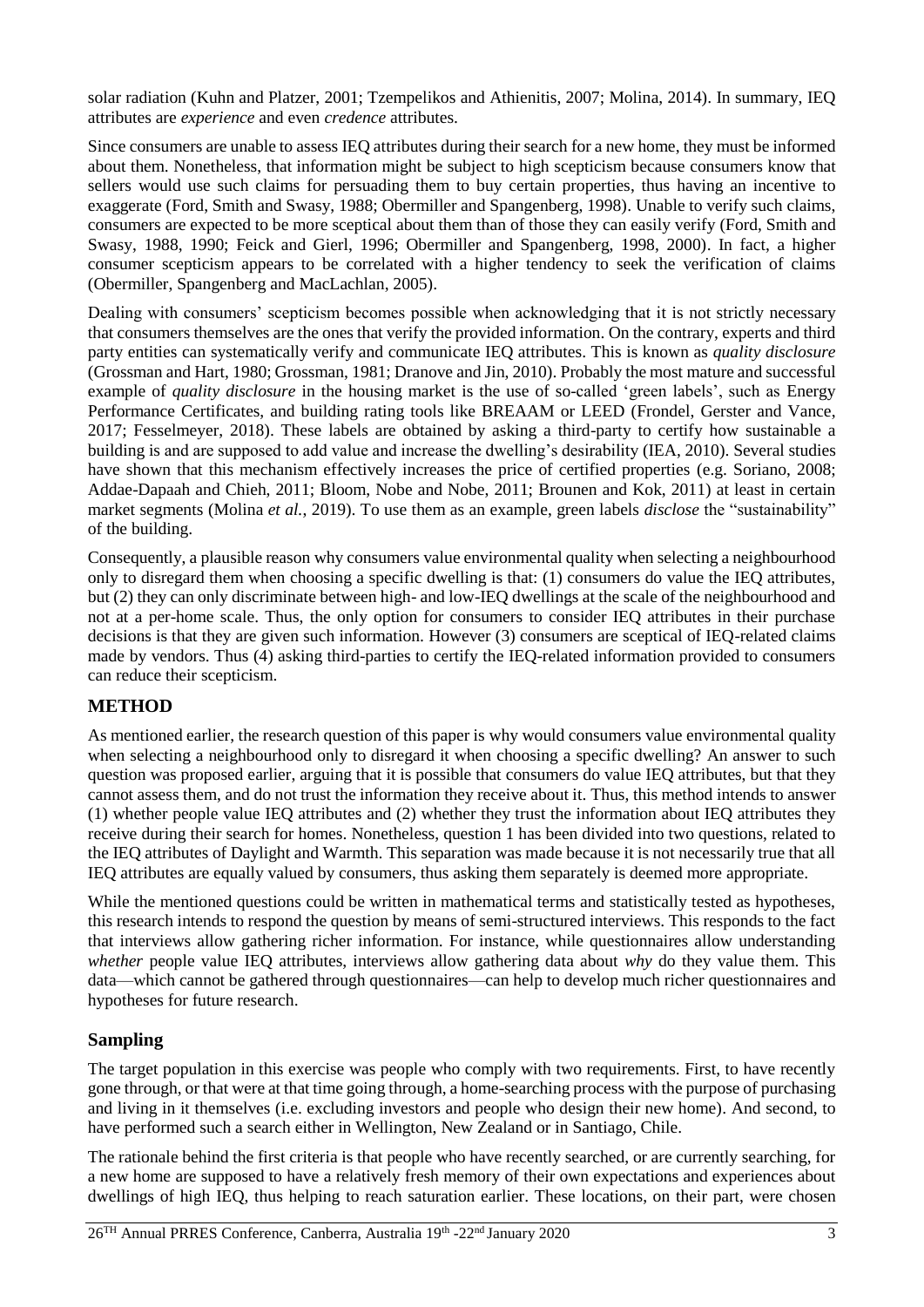because they are significantly different from each other and yet they are easy to reach by the researcher—who is Chilean but is currently living in Wellington. Examples of differences between Wellington and Santiago are the population, density, per capita income, climate, culture, among others. The existence of these differences ensures that the results are not constrained to a single country or culture.

The total sample consisted of 10 men and 8 women who had already finished their home-searching process. From all the 18 respondents, nine performed their search in Wellington while the other nine did it in Santiago. Young respondents were relatively overrepresented since seven interviewees being 30 years old or less and only two 42 years old or older. The answers from older and younger respondents did not present any noticeable differences. This information is available in Table 1.

The lack of older people may be the reason why only three respondents reported living with children, while all the others lived by themselves or only with their partner. One of the respondents who currently lived alone, however, used to live with children.

While the number of interviews performed is relatively small, such a number allowed to capture a wide range of responses and reaching the point at which the answers of new interviewees would fit within the responses already registered. Despite this, future research implies using these results for developing questionnaires that would allow performing statistical inferences.

| <b>Place of search</b> | Age | <b>Gender</b> | Lives with            | Occupation                           |
|------------------------|-----|---------------|-----------------------|--------------------------------------|
| Wellington             | 28  | Male          | Partner               | <b>PhD</b> Student                   |
| Wellington             | 61  | Female        | Alone                 | <b>University Researcher</b>         |
| Santiago               | 41  | Male          | Partner $+6$ children | Civil Engineer.                      |
| Santiago               | 34  | Male          | Partner $+2$ children | Lawyer                               |
| Santiago               | 36  | Female        | Alone                 | Administrative position in education |
| Wellington             | 29  | Female        | Partner               | <b>Business Analyst</b>              |
| Santiago               | 33  | Male          | Partner $+3$ children | Manager of business                  |
| Wellington             | 33  | Male          | Partner               | Team facilitator                     |
| Santiago               | 32  | Male          | Partner               | Construction specialist              |
| Santiago               | 37  | Female        | Alone                 | Psychologist                         |
| Santiago               | 29  | Male          | Partner               | Psychologist                         |
| Santiago               | 40  | Female        | Alone                 | Lawyer (Bank)                        |
| Wellington             | 29  | Male          | Alone                 | Public policy officer                |
| Wellington             | 38  | Male          | Partner               | Software Developer                   |
| Santiago               | 29  | Male          | Partner               | Manager at a business incubator      |
| Wellington             | 27  | Female        | Alone                 | <b>Communications Advisor</b>        |
| Wellington             | 29  | Female        | Partner               | Lawyer                               |
| Wellington             | 66  | Female        | Alone                 | Social Worker on the Health System   |

**Table 1: Information about the respondents**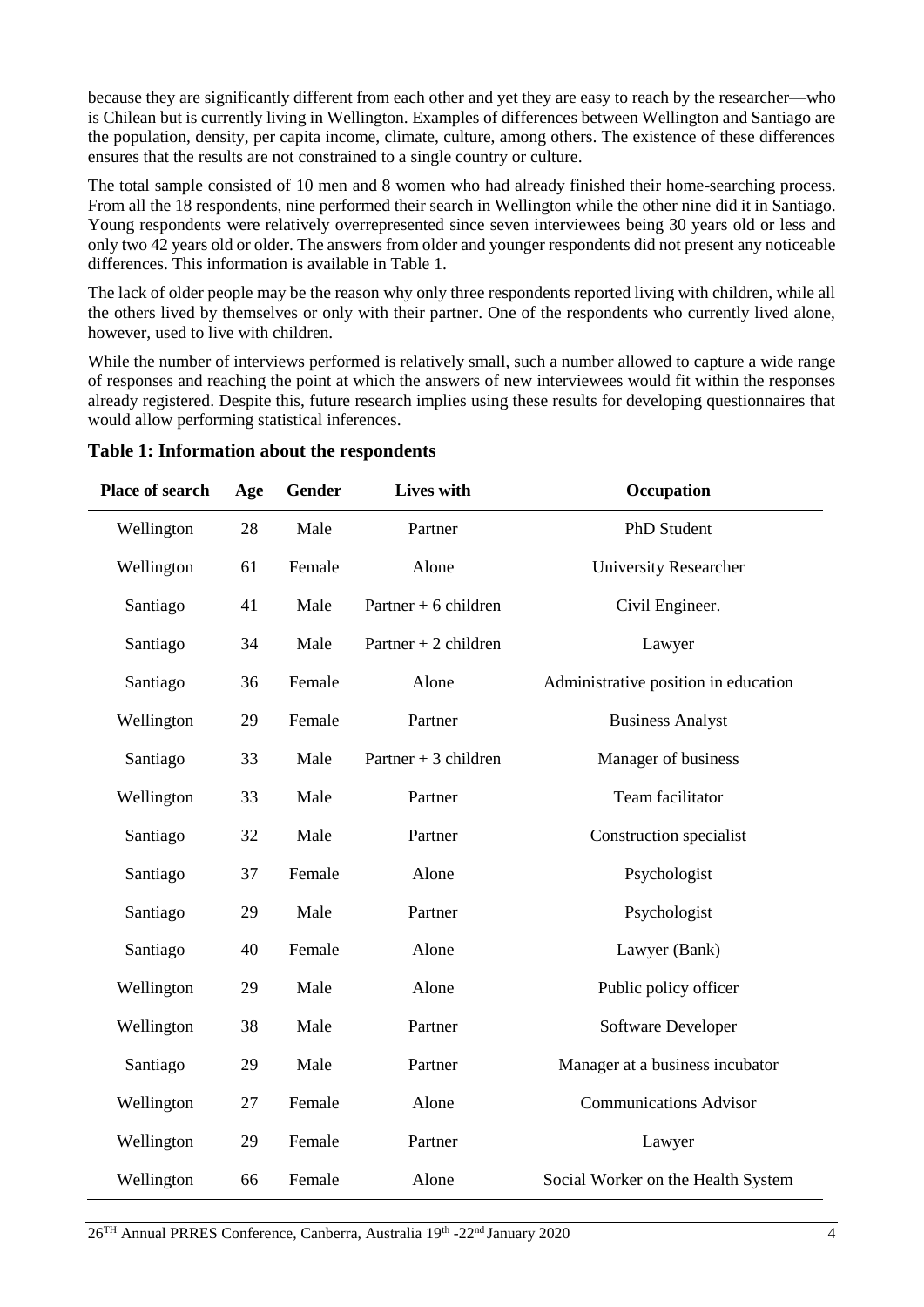#### **Interview structure**

Respondents were interviewed one by one in an informal setting. Those in Wellington (New Zealand) were met in person, while those in Santiago (Chile) were interviewed through the phone. All interviews were performed in the respondent's native language. That means that all the interviews performed with Chilean respondents were carried out in Spanish, while most of those in New Zealand were performed in English. Two respondents in New Zealand were native Spanish speakers, thus such interviews were carried out in that language. The interviewer—who is a native Spanish speaker and fluid in English—translated the data into English before processing.

All interviews were confidential, and the respondents were assured that no data that could be used to identify them was going to be published. The audio of the interviews was recorded, but it would only be used for data processing purposes and not published at all.

This interview started by asking some demographics and a set of warmup questions. Among the warmup questions, respondents were asked whether they received information about IEQ attributes themselves and whether they trusted such information. After finishing with the warmup questions, respondents were asked to "please describe a warm dwelling" and "please describe a dwelling with good natural light". Statements showing whether people value IEQ attributes or not were gather from the provided description.

While respondents were answering, the interviewer took notes in the format of a mind map. Respondents were encouraged to participate and correct any misinterpretations. This mindmap would then be refined by using the audio from the interview and also sent to the respondents for their approval.

#### **Data analysis**

The data gathered was checked by the respondents both during the interview (when the interview was made in person) and after it was digitalized. This means that the respondent became a second analyst, thus triangulating the data obtained (Patton, 1999). Also, the validity of the information was constantly contrasted with building science theory, thus performing a theoretical triangulation (Patton, 1999).

The data was analysed through a Thematic Analysis as explained by Braun and Clarke (2006, 2012). This implied coding the interviewees' responses to represent different kinds of answers. After coding, themes were identified and reviewed, which often led to the identification of new codes and themes. The results from this iterative process were finally expressed in the form of a narrative—presented below—in which codes of each theme are grouped together along with their meaning.

### **RESULTS**

This section presents the results of the interviews. As mentioned earlier, respondents were asked (1) whether people value IEQ attributes and (2) whether they trust the information about IEQ attributes they receive during their search for homes. Nonetheless, as mentioned earlier, question 1 is divided into two components: do people value Daylight? And do people value Warmth?

#### **Do people value Daylight?**

Our results highlight that consumers value daylight, as they often mentioned the benefits of having good natural light on their lives. For example, respondents mentioned things like "there is nothing nicer than using the natural light" (Respondent 13, Santiago), "I much prefer natural lighting to artificial lighting" (Respondent 16, Wellington) and "natural light is more pleasant for living it than the fake one" (Respondent 3, Santiago). According to them, daylight "directly impacts your quality of life" (Respondent 13, Santiago) because "otherwise you go inside and it just feels depressing" (Respondent 12, Wellington). As stated by Respondent 8 (Santiago), daylight "is happiness, it is life" and "it is good for your body and your soul".

Among other reported benefits, respondents mentioned that dwellings feel "more spacious if you have a lot of daylight" (Respondent 7, Wellington), that "[a dark place] definitely feels more enclosed and smaller" (Respondent 7, Wellington), and that spaces simply look better with daylight. For instance, Respondent 10 (Santiago) argues that "in a dark house you do not see the corners. You cannot see things as they should be". Respondent 13 (Santiago) agrees with this when using the Chilean expression "during the night, all cats are black".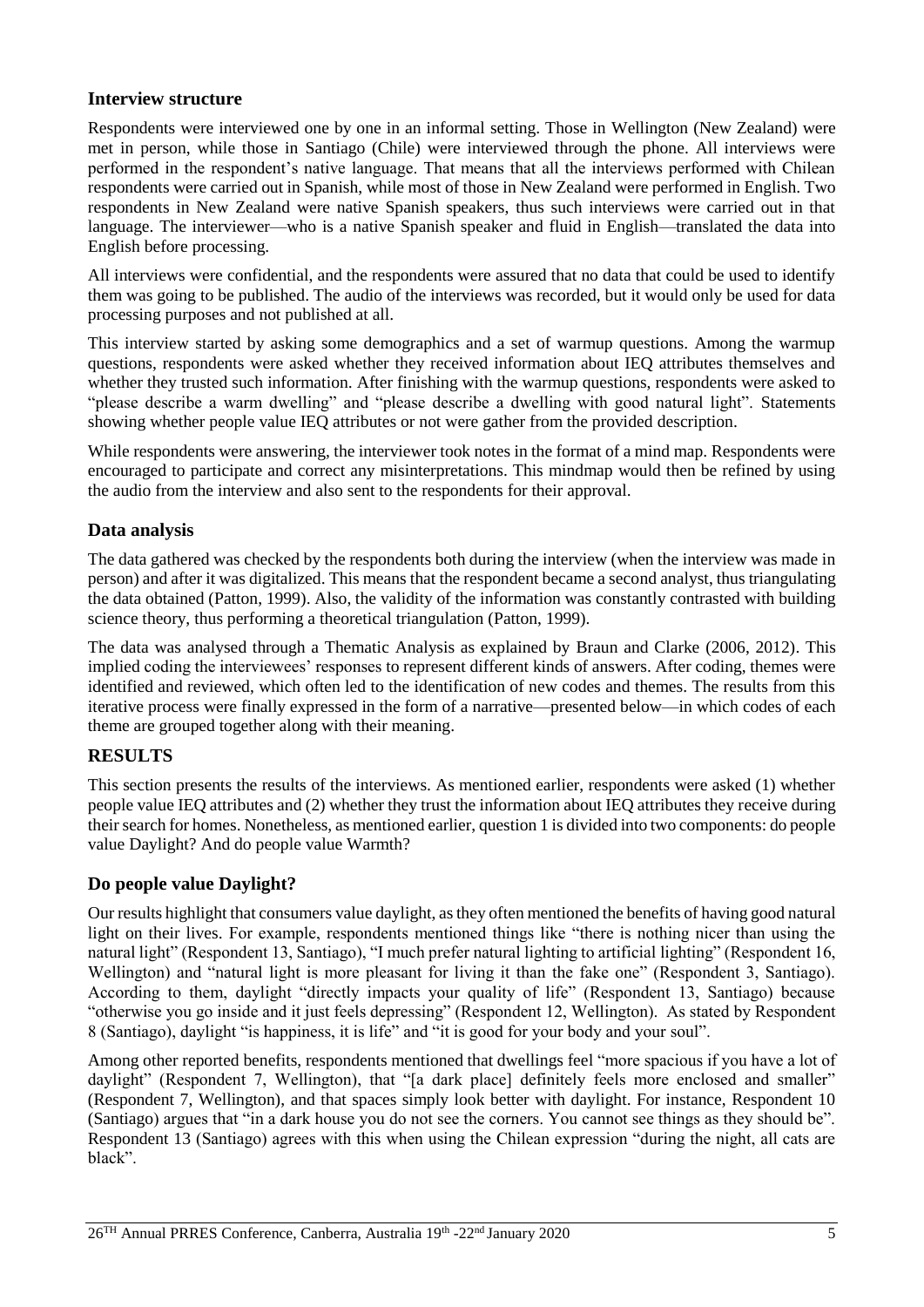It is worth noticing that the value of daylight does not seem to be strongly related to its energy-saving attributes, but to its health and wellbeing benefits. For instance, Respondent 5 (Santiago) argues that "daylight has the practical role of heating, and obviously also a liveability one". However, "the savings in electric lighting are debatable today because you almost do not spend in that".

## **Do people value Warmth?**

Just like in the case of daylight, respondents were never directly asked whether they valued warmth or not. However, they offered several answers that allow inferring that they do it.

First, a warm house is said to offer certain freedom that a cold house does not. Respondent 13 (Santiago), argues that "in a cold house, in the end, you isolate yourself because you will be under five blankets with a hot water bottle". In a similar manner, Respondent 1 (Wellington) remembers that, in her previous house, "you would be sort of closing all the doors and turn [into] the one room where [the heater] was". Respondent 18 (Wellington) on her part, states that one of the benefits of warmth is "to be able to use the whole house because it is all equally comfortable". Respondent 11 (Santiago) says that, as opposed to a cold dwelling, there is "no need for running from one place to another because you freeze" in a warm one.

Those who have children extend the benefits of warmth to the wellbeing of their family. For instance, Respondent 5 (Santiago) states that "[warmth] is very relevant! I, every time I go to the bathroom [at night]... go check the little kids" because he is scared "of the children getting uncovered during the night". Respondent 9 (Santiago) agrees with this when saying that "it is you, your wife and the kids… if you are fine, they are probably feeling the same". Respondent 3 (Santiago) provides a more categorical answer by saying that "when you do not have children, cold does not matter... I do not care about cold if I am not with my kids… a warm house allows them to go through the winter better".

### **Do you trust the information about IEQ attributes when it is available?**

Respondents appear to know that whoever is trying to sell the dwelling has an incentive to exaggerate certain attributes as long as those claims are not legally binding or have bad consequences for the company or person. Scepticism seemed to be the most common reaction towards information about IEQ attributes provided by sellers and agents.

For instance, Respondent 1 (Wellington) argues that she would trust the information they provided depending on "who [are] they? If was the vendor, no". Respondent 9 (Santiago) argues something similar and adds "if it is the agent, who needs the money [then no]. In a similar manner, Respondent 11 (Santiago) said that she would not believe information "if it is the owner who says it". Respondent 18 (Wellington), on her part, responded with a categorical "No. No. No. No, absolutely no. You have to go and see it... I actually had a compass for a while, to figure out where the sun would come. No, totally, real estate agents you do not believe a word they say". Respondent 15 (Wellington) expressed something similar, saying that "I do not need them to tell me things because I do not believe them". Respondents either did not trust the information provided by any person who was profiting by selling the property (e.g. owner, agent, developer, etc.), or they would check any information provided.

Thus, the verifiability of the information is considered relevant. Respondents would "trust up to a certain point. But if there are any worrying details, most of the time you would get your own Builders Report" (Respondent 2, Wellington). Respondent 5 (Santiago) stated something similar. Specifically, that "in general, [I do not trust the information] so much. I mean, I study it. I see the support that it has". Respondent 6 (Wellington), on his part, mentions that he might initially trust the information about IEQ attributes in the property listings. However, he mentioned that "we would never go and [say] 'Oh, but they said it had a lot of light and we didn't get the impression... but if they say it [then it must be true]'". Respondent 7 (Wellington), summarizes this by saying that "a lot of it, I just trust my own intuition". Thus, respondents might trust the given information if their intuition does not contradict such information. For instance, Respondent 13 (Santiago) states that "'Like, to really trust? No. But… the apartment I bought, due to its orientation, I trusted".

There are two cases in which respondents expressed trust: when information is trivial to verify (i.e. there is no point in lying) and when exaggerating claims is not convenient (i.e. when lying can become a problem). Respondent 12 (Wellington), for instance, mentions that "if [the claim] is something like 'It has a heat pump' then you can trust it because that is quite specific". Respondent 14 (Wellington) states that she would trust the moisture test "because it was done with objective equipment to measure that. Insulation [can also be trusted]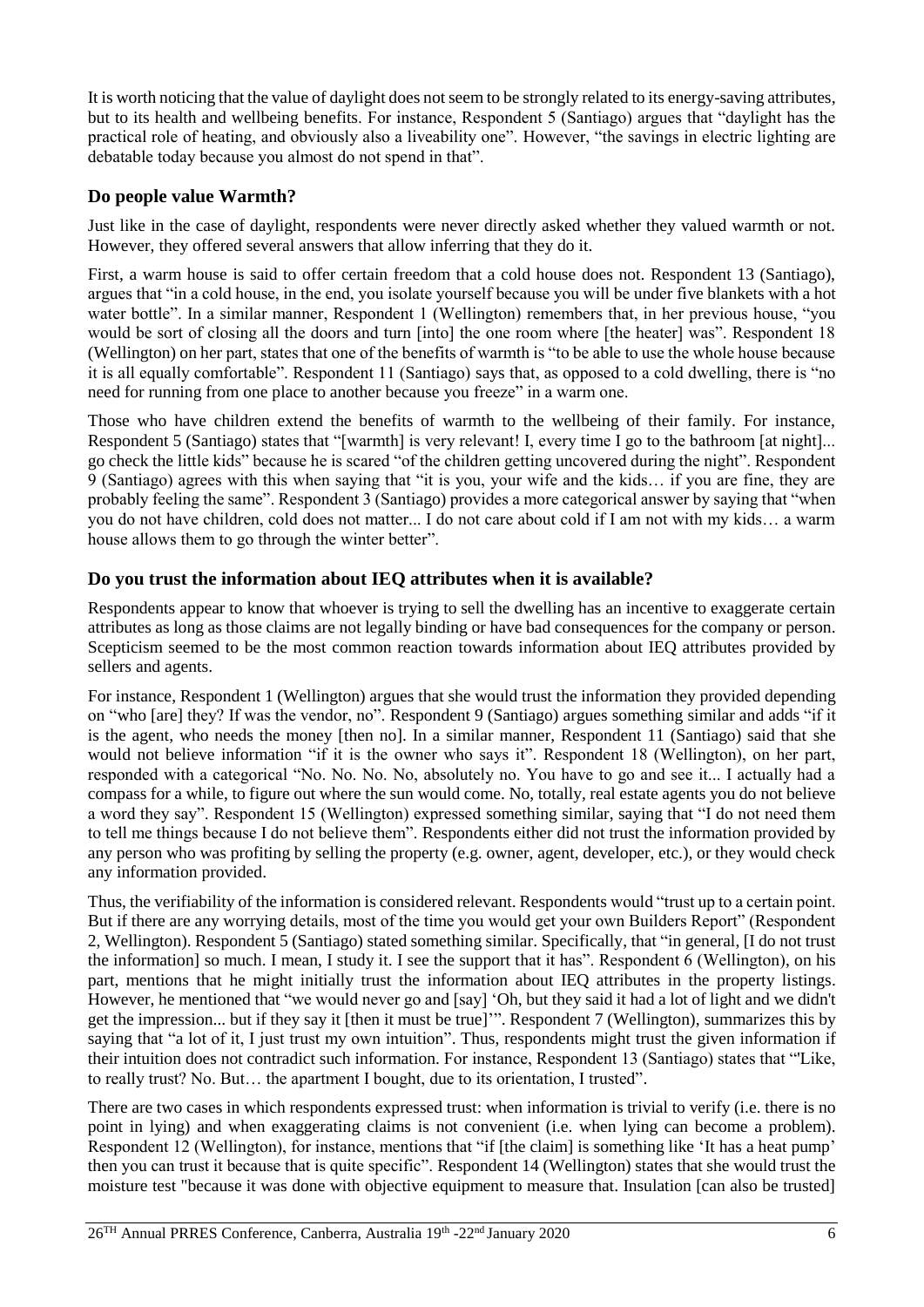because it is a legal requirement". Respondent 11 (Santiago) expressed that, whether she trusts the information provided or not, "depends on the company… [I might trust big] companies. But, if the listing says 'I sell my apartment' I do not believe anything". The reputation of the company is considered along with the risk of ruining it.

Some respondents also showed some concerns regarding the possibility of making claims about subjective matters, such as warmth and the quality of daylight. For instance, Respondent 3 (Santiago) said that, even if he was given a certain objective measure, "I would still need to check it out. I mean, I would need to perform a personal revision, because this thing of 'properly illuminated' or 'poorly illuminated' is very relative". Likewise, Respondent 12 (Wellington) said that "what does that mean? ... I do not know what Warm means to you, because to me, I like a really warm house'". This is not a problem of scepticism, but it is definitely something to deal with when disclosing information.

Finally, several respondents said that the information would be more trustworthy if certified by third-party entities (i.e. through *quality disclosure*). Respondent 1 (Wellington) answered such a question by stating that she would trust this information if it came from "something like an engineer or a builder, yeah... Hmm, or something like a sustainability trust report or something like that". Respondent 4 (Santiago), on his part, declares that these mechanisms help "because that gives you a certain guarantee that they are committed to it". The third-party to still need to be trustworthy. For instance, Respondent 16 (Wellington) states that she "would still want to verify. If there are 20 years down the track, and like this, you know, this regulation get held up, and sort of being defended in court and things like that, then yeah, totally, that would help". Likewise, Respondent 18 (Wellington) states that she "would want to know how [the certification] is developed. Like, who developed it".

## **DISCUSSION**

The previous sections presented the different answers provided by respondents, identifying certain patterns. In general, two main themes can be highlighted: First, respondents from both Wellington (New Zealand) and Santiago (Chile) seem to value the attributes of Warmth and Daylight. They provided different reasons for each of those attributes, most of them being related to their general quality of life, health and wellbeing.

The second theme is that a clear distinction was identified between housing features that help improving IEQ attributes (i.e. *search* attributes) and the IEQ attributes themselves (i.e. *experience* attributes). This distinction is evidenced by the level of scepticism that respondents report towards the claims related to different attributes. Namely, they would trust claims about features such as a heat pump, but they would not trust claims about warmness. Thus, the concepts explained in the introduction—related to the Economics of Information—are considered suitable for approaching this research and are expected to help to perform relatively accurate predictions in future studies. The suitability of such concepts is also supported by the fact that consumers will distrust some information depending on who provides it. Specifically, on whether the source is profiting from the transaction—and thus have incentives to exaggerate certain good attributes of the dwelling—or not. Additionally, respondents mentioned that *quality disclosure* can reduce the scepticism towards claims, which is also a prediction from the Economics of Information theory.

It is proposed that the reason why consumers seem to disregard warmth and natural light from the final purchase decision is not that they do not value those attributes, but that they cannot do it because those attributes are hardly assessable during a normal home-searching process. Namely, consumers can identify a sunny neighbourhood by observing the obstructions and orientation of the street. On the contrary, they are incapable of identifying which of the dwellings in such a neighbourhood or street is the warmest one. Also, while they can use their intuition to infer whether a dwelling is warm or not, they unlikely to be able to tell which of all the dwellings they visited is warmer. Unable to make these distinctions, consumers simply cannot make choices at a per-house level unless they are given the information about IEQ attributes, which needs to be properly communicated in order to reduce their scepticism.

## **CONCLUSION**

Based on a literature review, this paper argued that consumers seem to be willing to pay more for dwellings that are located in neighbourhoods with high environmental quality while simultaneously disregarding IEQ attributes of dwellings. Why would consumers value IEQ attributes when selecting a neighbourhood to only disregard them when making their final choice of a house?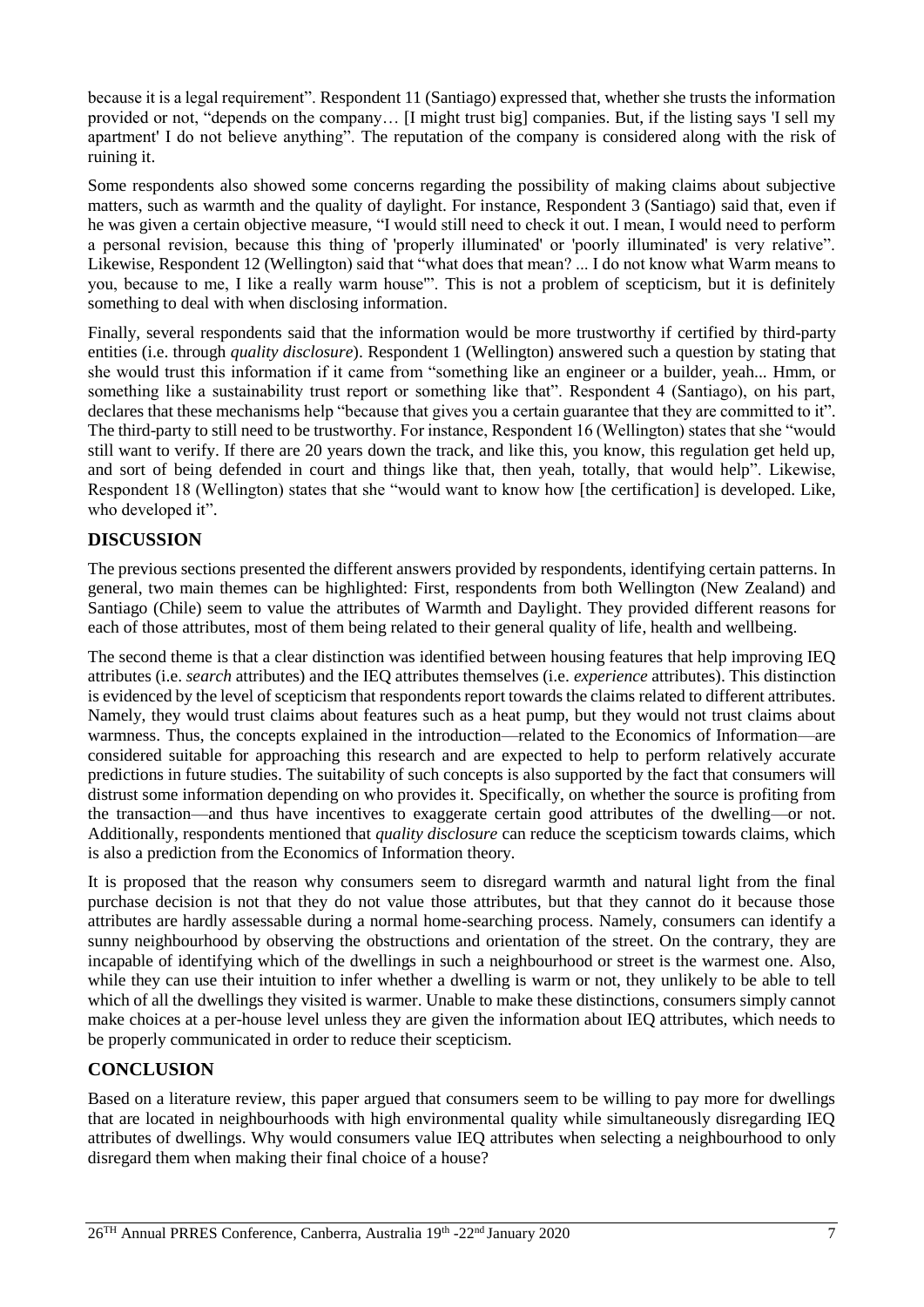First, the literature led to conceptualizing IEQ attributes as characteristics of dwellings that are hardly assessable during a normal home-searching process. Consequently, consumers can only acquire information about IEQ attributes if it is provided by the vendors. Second, the analysis of the respondents' answers led to suggestions that consumers indeed value the specific IEQ attributes of Warmth and Daylight. Nonetheless, claims about IEQ attributes made by vendors are subject to high scepticism. This scepticism might be reduced by having a third-party to certify the information about IEQ attributes.

Consequently, disclosing IEQ attributes in a way that consumers find valuable, useful and trustworthy might help consumers to consider such attributes during their purchase decisions. While defining what is it about IEQ attributes that consumers find useful and valuable is considered future research, our results suggest that having a third-party to certify the information might increase its trustworthiness.

Disclosing IEQ attributes of dwellings to consumers could benefit real estate agents, architects, developers and construction companies as they could use IEQ attributes to create value and differentiate themselves from their competition. This would encourage the industry to invest on IEQ attribute, increasing the quality of the housing stock and thus improving people's health and wellbeing.

### **REFERENCES**

Addae-Dapaah, K. and Chieh, S. J. (2011) Green Mark Certification: Does the Market Understand? Journal of Sustainable Real Estate, 3(1), pp. 162–191.

Adetiloye, K. A. and Eke, P. O. (2014) A Review of Real Estate Valuation and Optimal Pricing Techniques. Asian Economic and Financial Review, 4(12), pp. 1878–1893. Available at: http://www.aessweb.com/journals/5002.

Allen, M. T., Austin, G. W. and Mushfiq, S. (2015) Measuring Highway Impacts on House Prices Using Spatial Regression Authors. The Journal of Sustainable Real Estate, 7(1), pp. 83–98.

Aroul, R. R. (2009) *Going green - Impact on residential property values*. Thesis. The University of Texas at Arlington. doi: 10.1017/CBO9781107415324.004.

Beimer, W. and Maennig, W. (2017) Noise effects and real estate prices: A simultaneous analysis of different noise sources. Transportation Research Part D: Transport and Environment. Elsevier Ltd, 54, pp. 282–286. doi: 10.1016/j.trd.2017.05.010.

Blanchett, D. (2017) The Home as a Risky Asset. Journal of Personal Finance, 16(1), pp. 7–29.

Bloom, B., Nobe, M. E. C. and Nobe, M. D. (2011) Valuing green home designs: A study of Energy Star Homes. The Journal of Sustainable Real Estate, 3(1), pp. 109–126.

Le Boennec, R. and Salladarré, F. (2017) The impact of air pollution and noise on the real estate market. The case of the 2013 European Green Capital: Nantes, France. Ecological Economics. Elsevier B.V., 138, pp. 82– 89. doi: 10.1016/j.ecolecon.2017.03.030.

Brandt, S. and Maennig, W. (2011) Road noise exposure and residential property prices: Evidence from Hamburg. Transportation Research Part D: Transport and Environment. Elsevier Ltd, 16(1), pp. 23–30. doi: 10.1016/j.trd.2010.07.008.

Braun, V. and Clarke, V. (2006) Using thematic analysis in psychology. Qualitative Research in Psychology, 3(2), pp. 77–101. doi: 10.1038/sj.ijir.3900760.

Braun, V. and Clarke, V. (2012) *Thematic analysis*. APA handbook of research methods in psychology, Vol 2: Research designs: Quantitative, qualitative, neuropsychological, and biological. doi: 10.1037/13620-004.

Brounen, D. and Kok, N. (2011) On the economics of energy labels in the housing market. Journal of Environmental Economics and Management. Elsevier, 62(2), pp. 166–179. doi: 10.1016/j.jeem.2010.11.006.

Chau, K. W., Wong, S. K. and Yiu, C. Y. (2007) Housing quality in the forward contracts market. Journal of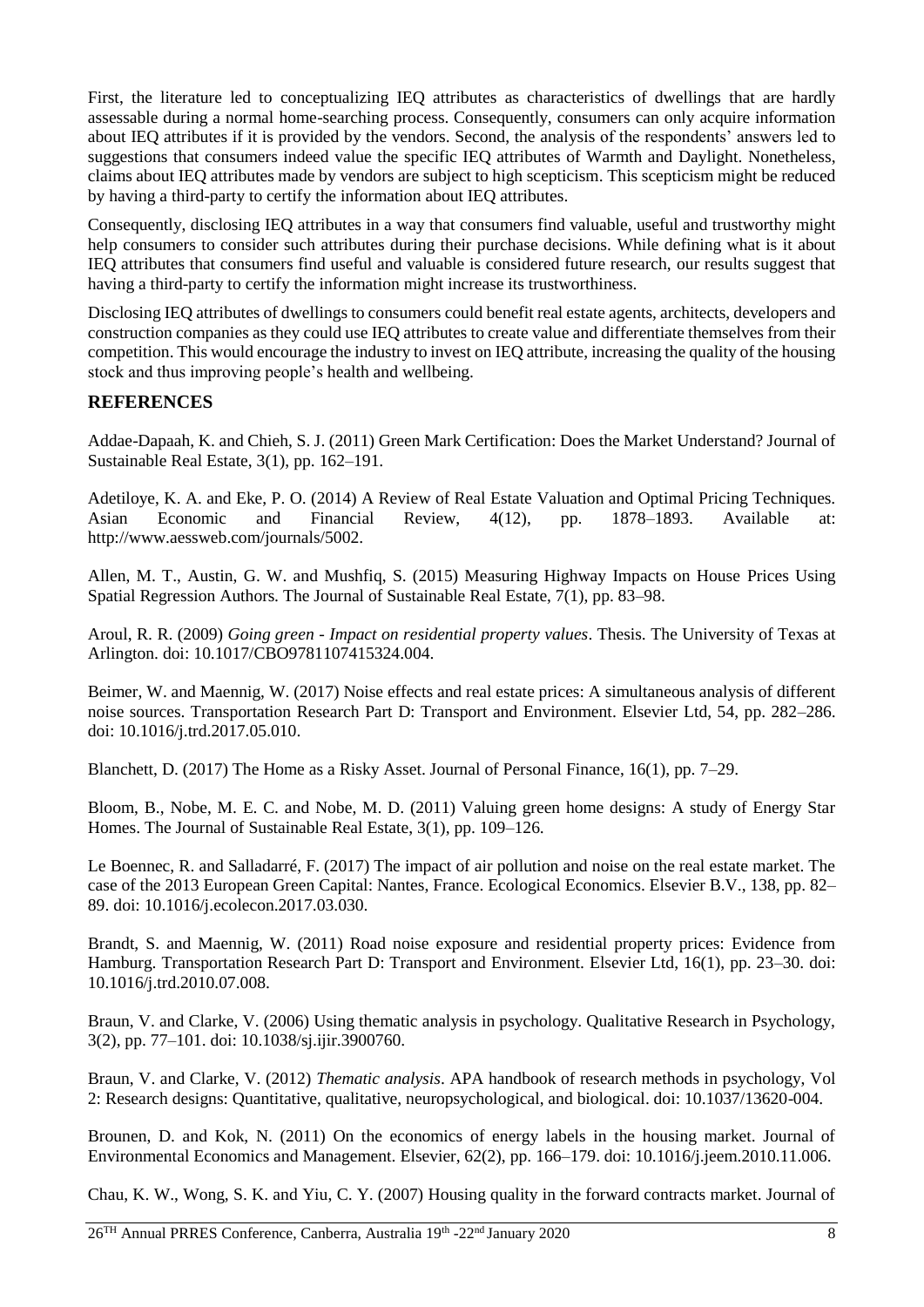Real Estate Finance and Economics, 34(3), pp. 313–325. doi: 10.1007/s11146-007-9018-x.

Chen, D. and Chen, S. (2017) Particulate air pollution and real estate valuation: Evidence from 286 Chinese prefecture-level cities over 2004–2013. Energy Policy. Elsevier Ltd, 109(June), pp. 884–897. doi: 10.1016/j.enpol.2017.05.044.

Chia, J. *et al.* (2016) Understanding Factors That Influence House Purchase Intention Among Consumers In Kota Kinabalu: An Application Of Buyer Behavior Model Theory. Journal of Technology Management and Business, 3(2), pp. 94–110.

Chin, T. L. and Chau, K. W. (2003) A critical review of literature on the hedonic price model. International Journal for Housing and Its Applications, 27(2), pp. 145–165.

Citherlet, S., Clarke, J. a. and Hand, J. (2001) Integration in building physics simulation. Energy and Buildings, 33(5), pp. 451–461. doi: 10.1016/S0378-7788(00)00108-0.

Cushing-Daniels, B. and Murray, P. (2005) Welfare effects of increased train noise: A comparison of the costs and benefits of train whistle use at highway-railway crossings. Transportation Research Part D: Transport and Environment, 10(5), pp. 357–364. doi: 10.1016/j.trd.2005.04.006.

Darby, M. R. and Karni, E. (1973) Free Competition and the Optimal Amount of Fraud. The Journal of Law and Economics, 16(1), pp. 67–88. doi: 10.1086/466756.

Decker, C. S., Nielsen, D. A. and Sindt, R. P. (2005) Residential property values and community right-to-know laws: Has the toxics release inventory had an impact? Growth and Change, 36(1), pp. 113–133. doi: 10.1111/j.1468-2257.2005.00269.x.

Dogan, T. and Park, Y. C. (2017) A New Framework for Residential Daylight Performance Evaluation. in Building Simulation 2017, pp. 170–178.

Dranove, D. and Jin, G. Z. (2010) Quality Disclosure and Certification: Theory and Practice. Journal of Economic Literature, 48(4), pp. 935–963. doi: 10.1257/jel.48.4.935.

Feick, L. and Gierl, H. (1996) Skepticism about advertising: A comparison of East and West German consumers. International Journal of Research in Marketing, 13(3), pp. 227–235. doi: 10.1016/0167- 8116(96)00009-2.

Ferlan, N., Bastic, M. and Psunder, I. (2017) Influential factors on the market value of residential properties. Engineering Economics, 28(2), pp. 135–144. doi: 10.5755/j01.ee.28.2.13777.

Fesselmeyer, E. (2018) The value of green certification in the Singapore housing market. Economics Letters. Elsevier B.V., 163, pp. 36–39. doi: 10.1016/j.econlet.2017.11.033.

Ford, G. T., Smith, D. B. and Swasy, J. L. (1988) An Empirical Test of the Search, Experience and Credence Attributes Framework. Advances in Consumer Research, 15, pp. 239–243. doi: 10.1016/j.yhbeh.2006.04.008.

Ford, G. T., Smith, D. B. and Swasy, J. L. (1990) Consumer Skepticism of Advertising Claims: Testing Hypotheses from Economics of Information. Journal of Consumer Research, 16(4), pp. 433–441.

Frondel, M., Gerster, A. and Vance, C. (2017) The power of mandatory quality disclosure: Evidence from the German housing market. Ruhr Economic Papers, 684. doi: http://dx.doi.org/10.4419/86788794.

Del Giudice, V. *et al.* (2017) The Monetary Valuation of Environmental Externalities through the Analysis of Real Estate Prices. Sustainability, 9(2), p. 229. doi: 10.3390/su9020229.

Grossman, S. J. (1981) The informational role of warranties and private disclosure about product quality. The Journal of Law and Economics, 24(3), pp. 461–483.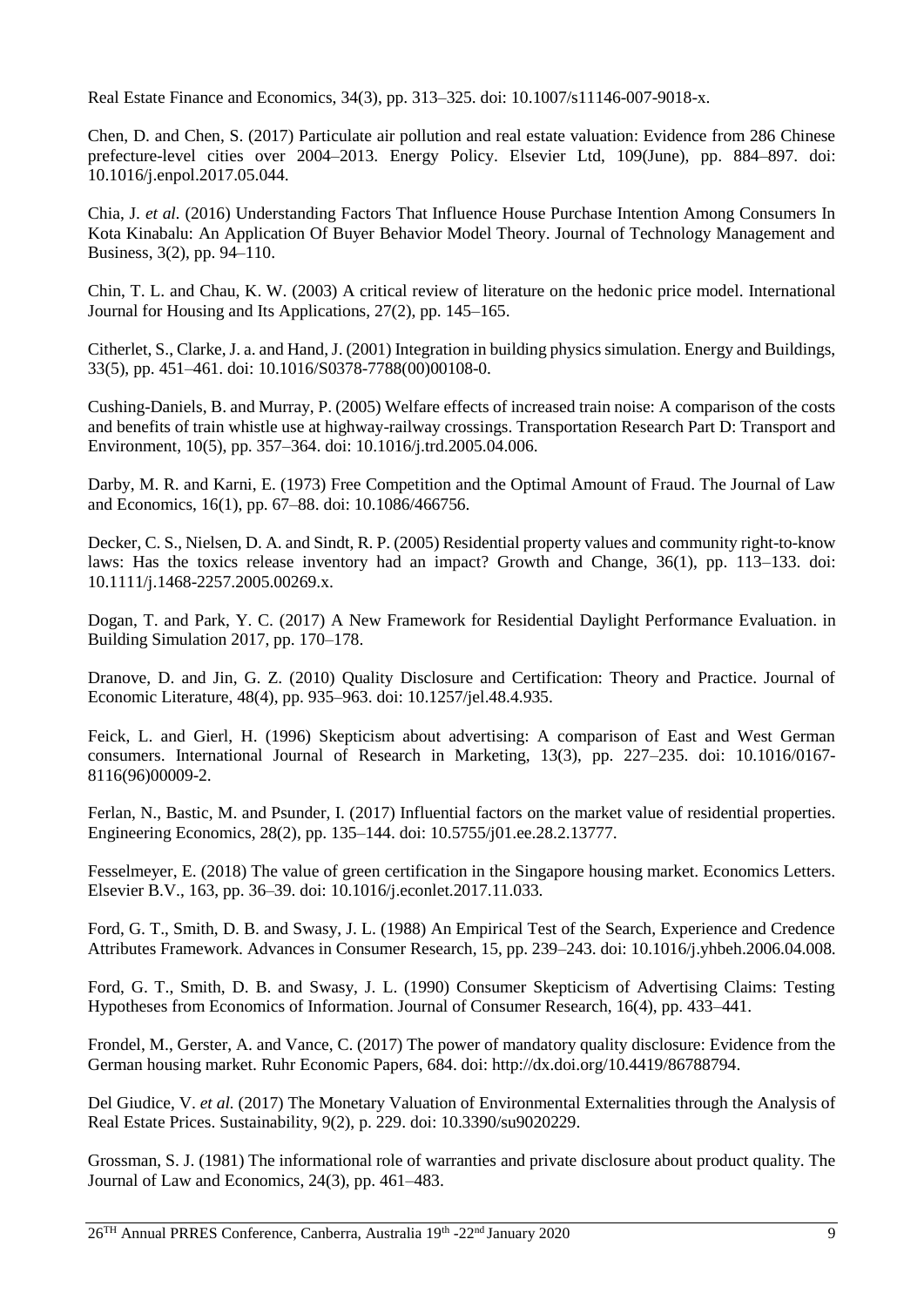Grossman, S. J. and Hart, O. D. (1980) Disclosure laws and takeover bids. The Journal of Finance, 35(2), pp. 323–334.

He, J. and Wu, J. (2016) Doing well by doing good? The case of housing construction quality in China. Regional Science and Urban Economics. Elsevier B.V., 57, pp. 46–53. doi: 10.1016/j.regsciurbeco.2016.01.003.

He, Q. *et al.* (2014) Estimation of the global impacts of aviation-related noise using an income-based approach. Transport Policy. Elsevier, 34, pp. 85–101. doi: 10.1016/j.tranpol.2014.02.020.

Horváth, K. and Hajnal, I. (2014) Value impairment of contaminated real estate. Periodica Polytechnica Social and Management Sciences, 22(2), pp. 141–148. doi: 10.3311/PPso.7389.

Huang, J. C. and Palmquist, R. B. (2001) Environmental Conditions, Reservation Prices, and Time on the Market for Housing. Journal of Real Estate Finance and Economics, 22(2–3), pp. 203–219. doi: 10.1023/A:1007891430162.

Hyland, M., Lyons, R. C. and Lyons, S. (2013) The value of domestic building energy efficiency - evidence from Ireland. Energy Economics. Elsevier B.V., 40, pp. 943–952. doi: 10.1016/j.eneco.2013.07.020.

IEA (2010) *Policy Pathways: Energy Performance Certification of Buildings - A Policy Tool to Improve Energy Efficiency*. Paris, France.

IESNA (2012) IES Spatial Daylight Autonomy (sDA) and Annual Sunlight Exposure (ASE). New York, New York, USA.

Jenkins-Smith, H. C. *et al.* (2002) Information Disclosure Requirements and the Effect of Soil Contamination on Property Values, 45(3), pp. 323–339. doi: 10.1080/0964056022013338.

Jim, C. Y. and Chen, W. Y. (2006) Impacts of urban environmental elements on residential housing prices in Guangzhou (China). Landscape and Urban Planning, 78(4), pp. 422–434. doi: 10.1016/j.landurbplan.2005.12.003.

Julien, B. and Lanoie, P. (2007) The effect of noise barriers on the market value of adjacent residential properties. International real estate review, 10(2), pp. 113–130. Available at: http://trid.trb.org/view.aspx?id=282885.

Komarova, V. (2009) Valuing Environmental Impact of Air Pollution in Moscow with Hedonic Prices. World Academy of Science, Engineering and Technology, 33(9), pp. 319–326.

Kuhn, T. E. and Platzer, W. J. (2001) Evaluation of overheating protection with sun-shading systems. Solar Energy, 69(6).

Lavandier, C. *et al.* (2016) A new indicator to measure the noise impact around airports: The Real Estate Tolerance Level (RETL) - Case study around Charles de Gaulle Airport. Applied Acoustics. Elsevier Ltd, 110, pp. 207–217. doi: 10.1016/j.apacoust.2016.03.014.

Molina, G. (2014) *Integrated thermal and lighting analysis of spaces with controled complex fenestration systems and artificial lighting during the design stage*. Pontificia Universidad Católica de Chile.

Molina, G. *et al.* (2019) Can Green Labels become the new normal? in CLIMA 2019 - 13th REHVA HVAC World Congress. Bucharest, Romania. doi: https://doi.org/10.1051/e3sconf/201911103053.

Nabil, A. and Mardaljevic, J. (2005) Useful daylight illuminance: a new paradigm for assessing daylight in buildings. Lighting Research and Technology, 37(1), pp. 41–57.

Nelson, J. P. (1982) Highway noise and property values: A survey of recent evidence. Journal of transport economics and policy, 16(2), pp. 117–138.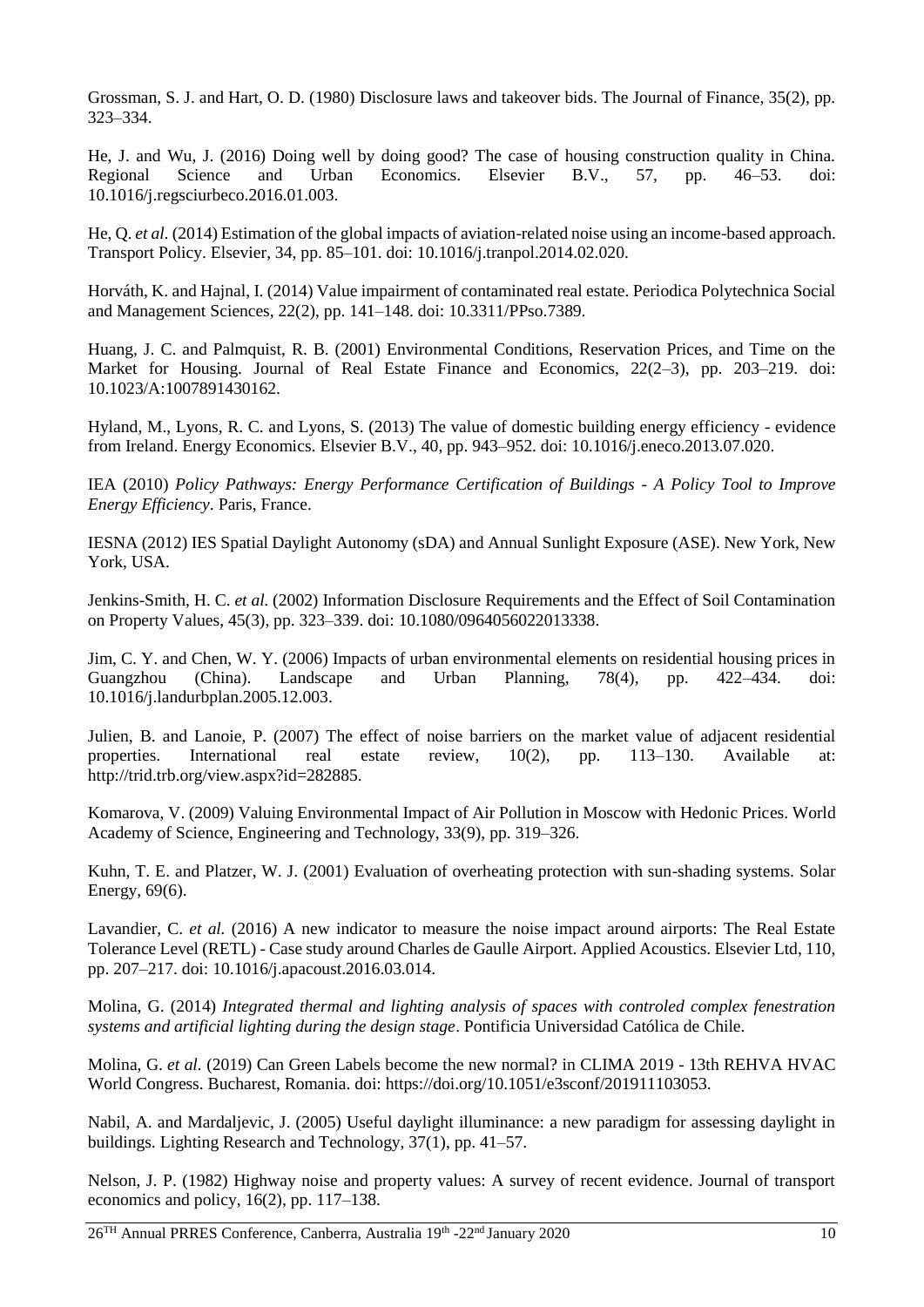Nelson, P. (1970) Information and Consumer Behavior. Journal of political economy, 78(2), pp. 311–329.

Nelson, P. (1974) Advertising as information. Journal of Political Economy, 82(4), pp. 729–754. doi: 10.1136/tc.8.3.348.

Nourse, H. O. (1967) The Effect of Air Pollution on House Values. Land Economics, 43(2), pp. 181–189.

Obermiller, C. and Spangenberg, E. R. (1998) Development of a Scale to Measure Consumer Skepticism Toward Advertising. Journal of Consumer Psychology, 7(2), pp. 159–186.

Obermiller, C. and Spangenberg, E. R. (2000) On the Origin and Distinctness of Skepticism toward Advertising. Marketing Letters, 11(4), pp. 311–322.

Obermiller, C., Spangenberg, E. R. and MacLachlan, D. L. (2005) Ad Skepticism: The Consequences of Disbelief. Journal of Advertising, 34(3), pp. 7–17.

Patton, M. Q. (1999) Enhancing the Quality and Credibility of Qualitative Analysis. HSR: Health Services Research, 34(5), pp. 1189–1208. doi: http://dx.doi.org/10.4135/9781412985727.

Reinhart, C. and LoVerso, V. (2010) A rules of thumb-based design sequence for diffuse daylight. Lighting Research and Technology, 42(1), pp. 7–31. doi: 10.1177/1477153509104765.

Reinhart, C., Mardaljevic, J. and Rogers, Z. (2006) Dynamic Daylight Performance Metrics for Sustainable Building Design. Leukos, 2(1), pp. 7–31. doi: 10.1582/LEUKOS.2006.03.01.001.

Ridker, R. G. and Henning, J. A. (1967) The Determinants of Residential Property Values with Special Reference to Air Pollution. The review of Economics and Statistics, 49(2), pp. 246–257.

Rodriguez, G. and Siret, D. (2009) The future of houses: what real-estate ads tell about the evolution of singlefamily dwellings. International Journal of Architectural Research, 3(1), pp. 92–100.

Simons, R. and Saginor, J. (2006) A meta-analysis of the effect of environmental contamination and positive amenities on residential real estate values. Journal of Real Estate Research, 28(1), pp. 71–104. Available at: http://aux.zicklin.baruch.cuny.edu/jrer/papers/abstract/past/av28n01/vol28n01a05.htm.

Sopranzetti, B. J. (2010) Hedonic Regression Analysis in Real Estate Markets: A Primer. in Lee, C. F. C.-F. and J. (ed.) Handbook of Quantitative Finance and Risk Management. Springer, Boston, MA, pp. 1201–1207.

Soriano, F. (2008) *Energy efficiency rating and house price in the ACT. Modelling the relationship of energy efficiency attributes to house price: the case of detached houses sold in the Australian Capital Territory in 2005 and 2006*. Canberra.

Stiglitz, J. E. and Walsh, C. E. (2006) *Economics*. 4th edn. Edited by J. Repcheck. New York, New York, USA: W.W. Norton & Company.

Swoboda, A., Nega, T. and Timm, M. (2015) Hedonic analysis over time and space: The case of house prices and traffic noise. Journal of Regional Science, 55(4), pp. 644–670. doi: 10.1111/jors.12187.

Szczepańska, A., Senetra, A. and Wasilewicz-Pszczółkowska, M. (2015) The effect of road traffic noise on the prices of residential property - A case study of the polish city of Olsztyn. Transportation Research Part D: Transport and Environment, 36, pp. 167–177. doi: 10.1016/j.trd.2015.02.011.

Torre, C. M., Balena, P. and Ceppi, C. (2014) The devaluation of property due to the perception of health risk in polluted industrial cities. International Journal of Business Intelligence and Data Mining, 9(1), pp. 74–90.

Tzempelikos, A. and Athienitis, A. K. (2007) The impact of shading design and control on building cooling and lighting demand. Solar Energy, 81(3), pp. 369–382. doi: 10.1016/j.solener.2006.06.015.